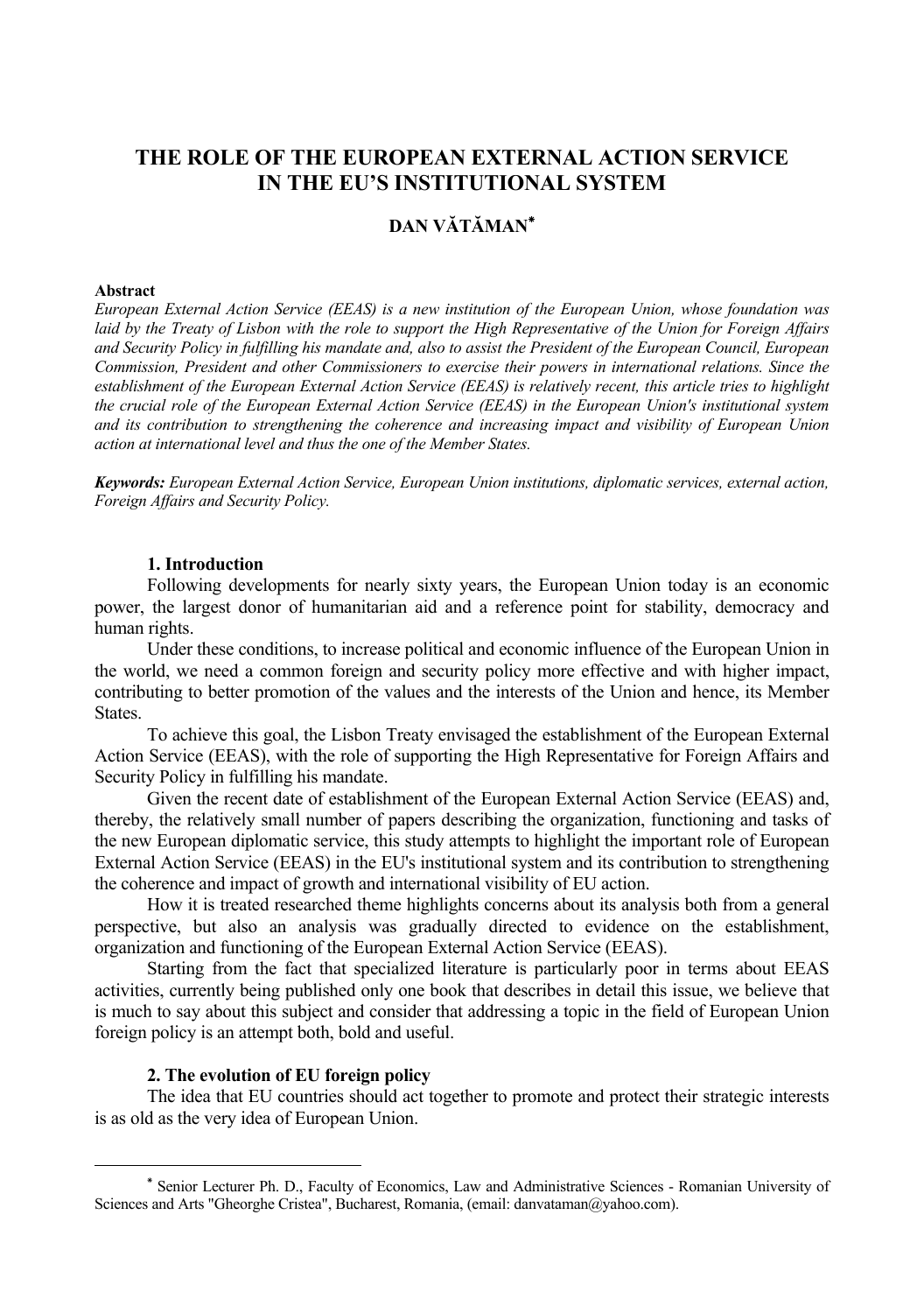The roots of current foreign and security policy can be found in the final Communiqué of the summit in The Hague (1 to 2 December 1969) of the Heads of State or Government of Member States of the European Communities, which reaffirmed the imperative to strengthen political ties between the Member States. On this basis, the following year, the foreign ministers meeting of the six member states in Luxembourg (27 October 1970) adopted the Davignon report, which marked the beginning of European Political Cooperation (EPC).

Following the Davignon Report on 23 July 1973 in Copenhagen, the Foreign Ministers of the Member States of the European Communities adopted a second Davignon report on political cooperation, which highlighted the need for Europe to establish itself as a distinct entity on the world arena, especially in international negotiations, to identify common positions on major international issues and to consider their impact on international politics<sup>1</sup>.

A decade later, the Heads of State or Government meeting within the European Council in Stuttgart (19 June 1983), have signed a solemn declaration on European Union, which is known as "Declaration in Stuttgart." According to this document, seeking to consolidate the progress achieved so far both in economics and in politics, the Heads of State or Government have established a series of objectives to be achieved, including: increased consultation between Member States, progressive development and defining common principles and objectives and identify common interests, coordinate positions of the Member States relating to political and economic aspects of security, and closer cooperation between their diplomatic missions in third countries<sup>2</sup>.

Official consecration of European cooperation in foreign policy took place in February 1986 with the adoption of the Single European Act (SEA). According to Article 30 of SEA, the signatory states undertook to inform and consult on any foreign policy issues of general interest so as to ensure that their combined influence is exerted as effectively as possible by coordinating the convergence of their positions and implementation of joint actions.

According to Article B of the Maastricht Treaty (TEU), signed on 7 February 1992, one of the objectives of the European Union was that of the affirmation of an identity on the international scene, particularly through the implementation of a common foreign and security policy, including defining a common defense policy which might lead in the future time, to a common defense.

Fundamentals of foreign policy and security policy can be found in Title V of the TEU, which established a Common Foreign and Security Policy (CFSP). According to Article J.1 TEU<sup>3</sup>, the Union and Member States shall define and implement a Common Foreign and Security Policy covering all areas of foreign policy; its security objectives are: to safeguard the common values, fundamental interests and independence of the Union, to strengthen security Union and its Member States in all forms, maintaining peace and strengthening international security in accordance with the principles of the UN Charter, Helsinki Final Act and Paris Charter objectives, promote international cooperation, development and strengthening of democracy and the rule of law, and respect for human rights and fundamental freedoms.

With the adoption of the Amsterdam Treaty were a number of changes to the Maastricht Treaty regarding CFSP. According to Article J.2 TEU was created a new tool in the field of CFSP, common strategies<sup>4</sup> respectively. It was also created a position of "High Representative for CFSP"

<sup>&</sup>lt;sup>1</sup> *Second report on European political cooperation on Foreign Policy*, in (Bulletin of the European Communities, No 9/1973), p. 14-21.

<sup>&</sup>lt;sup>2</sup> Solemn Declaration on European Union. European Council, Stuttgart 19 June 1983, in (Bulletin of the European Communities, No. 6/1983). pp. 24-29.

 $A<sup>3</sup>$  According to the amendments made by Article 1.10 of the Treaty of Amsterdam (TAM), Article J.2 TEU became Article 12 and partially reproduced the old text Article J.1, Section 3 of the TEU. 4

According to Article 13 TEU (former Article J.3 by renumbering adopted by TAM), common strategies were decided by the European Council, which also serve to develop principles and guidelines of the CFSP. Common strategies are adopted in areas where Member States have important interests in common. In one common strategy objectives are set, the time covered and the tools to be used by the European Union and its Member States. Common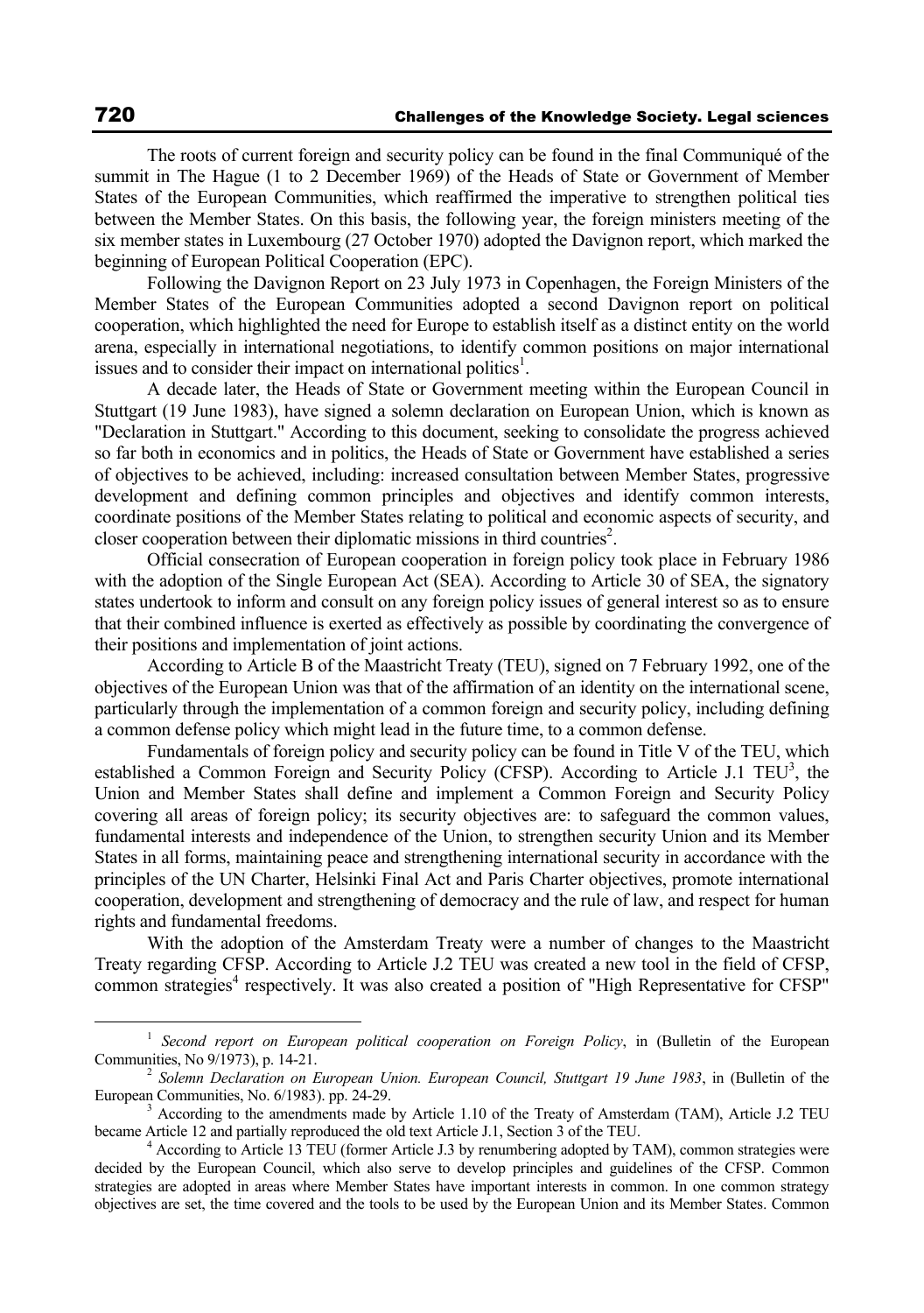having the role to assist the Council in matters of common foreign and security policy, particularly through contributions to the formulation, preparation and implementation of decisions and, where appropriate, acting on behalf of the Council and at the request of the EU Council Presidency, through conducting a political dialogue with third countries<sup>5</sup>.

Also Declaration no. 6 annexed to the Treaty of Amsterdam established a "Policy Planning Unit and Early Warning" within the Council Secretariat, which consists of diplomats and officials attached to the Council of Member States, Commission and the Western European Union (WEU) as well as of officials coming from the General Secretariat. The Nice Treaty also brought a number of changes to the CFSP. Thus, Article 17 TEU<sup>6</sup> provides that the foreign policy and security policy shall include all aspects of EU security including the progressive framing of a common defense policy, which could lead to a common defense if the European Council decides it. In this case, the European Council recommends Member States to adopt that decision in accordance with their respective constitutional requirements. Union policy for the purposes of this Article shall not affect the specific character of the security and defense of individual Member States and will meet their obligations under the North Atlantic Treaty for those countries who felt that their common defense through NATO perform better. Progressive framing of a common defense policy was to be supported, provided that Member States will consider appropriate, by their cooperation in the production of weapons. Matters referred to by Article 17 TEU included humanitarian and rescue tasks, peacekeeping and crisis management missions, including peacemaking. The provisions of Article 17 TEU is not an obstacle for the development of strengthened cooperation between two or more states at bilateral level, in the WEU or NATO to the extent that such cooperation does not conflict with those referred in respective article. To promote these objectives defined in Article 17 TEU, its provisions were revised to agree with Article 48 TEU (former Article N of TEU<sup>7</sup>).

Article 25 TEU (as amended in accordance with Article 1 of the Treaty of Nice) provides that, without conflict with Article 207 TEC, a Political and Security Committee monitor the international situation in the relevant areas of common foreign and security policy and contribute to the definition of policies by delivering opinions to the Council, at its request on its own initiative. The Committee also exercises, under the responsibility of the Council, political control and strategic direction of crisis management operations. Council authorizes the Board to take appropriate decisions regarding the exercise of political control and strategic direction of operations without affecting the art. 47 (former Article M of TEU).

In the *Declaration on European Security and Defense* annexed to the Treaty of Nice it is shown that in accordance with the texts approved by the Nice European Council on European Security and Defense Policy (Presidency report and its appendices), the Union's objective was to make it operational as soon as possible. A decision in this regard was to be taken by the European Council in 2001 and later by the European Council in Laeken / Brussels based on existing provisions in the TEU, the entry into force of the Treaty of Nice not being a prerequisite condition.

For a more firm position on the world stage and greater coherence in EU external action, the Treaty of Lisbon has brought a number of changes and additions to the TEU. According to Article 24 TEU (consolidated version following the adoption of the Lisbon Treaty) EU competence in matters of common foreign and security policy shall cover all areas of foreign policy and all questions relating to the Union's security, including the progressive framing of a common defense policy which can lead to a common defense.

Former Article J.7 TEU

strategies are applied by the EU Council, in particular by adopting joint actions and common positions. Also, the EU Council may recommend the adoption of a European common strategy in a particular field. 5

Dan Vătăman, *History of the European Union* (Bucharest, "Pro Universitaria" Publishing House, 2011), p.54-55.

<sup>&</sup>lt;sup>7</sup> In its original form, the Treaty on European Union (TEU) had articles indexed with letters. The Treaty of Amsterdam introduced a new numbering system, with digits.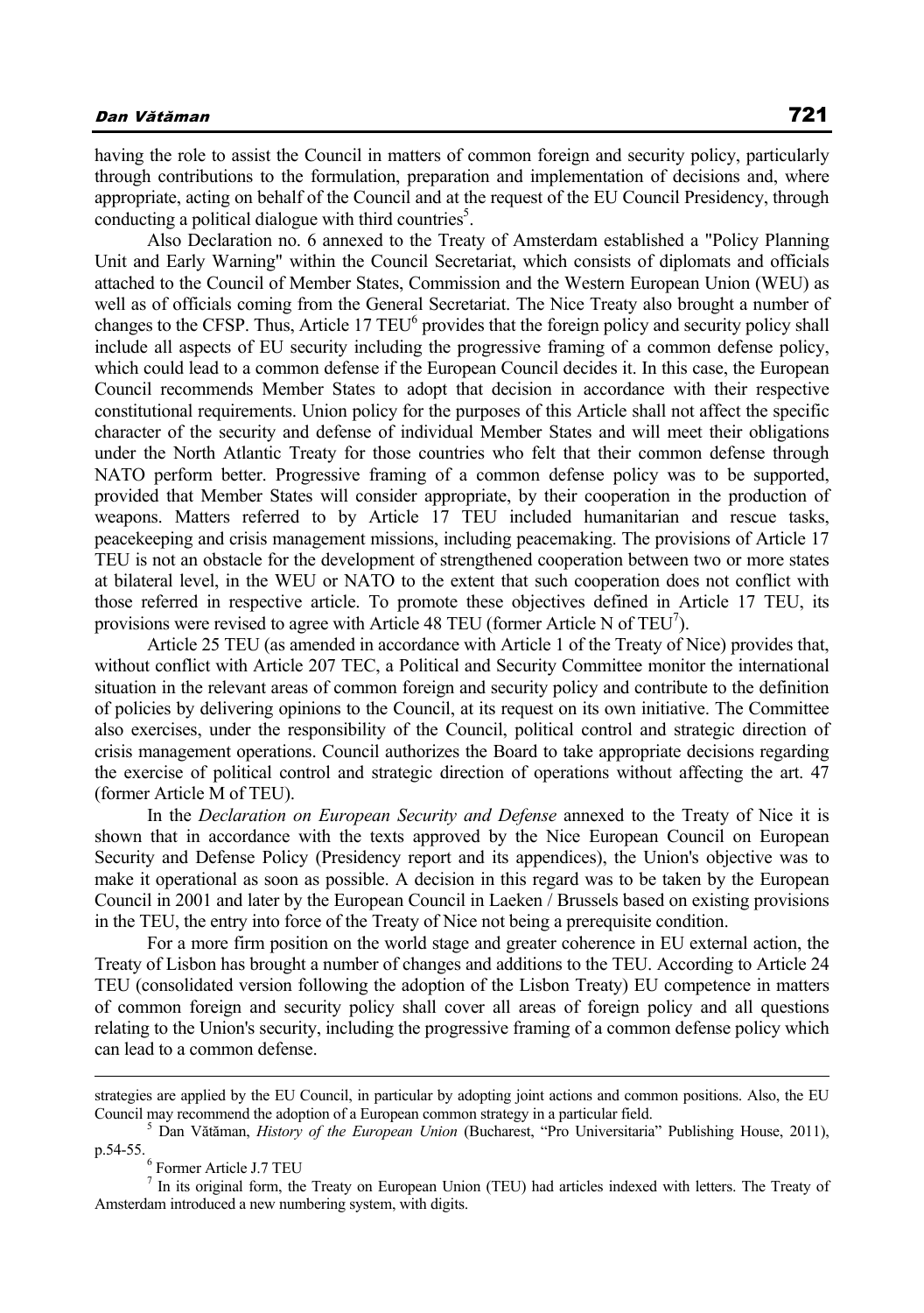Pursuant to Article 25 TEU (consolidated version following the adoption of the Lisbon Treaty), the Union Common Foreign and Security Policy is defining the general guidelines by adopting decisions defining Union positions and actions and ways of implementing them and by strengthening systematic cooperation between Member States on policy. Thus, the European Council shall identify the Union's strategic interests, determine the objectives and define general guidelines for the common foreign and security policy, including matters with defense implications. If international developments so require, the President of the European Council shall convene an extraordinary meeting of the European Council to define the strategic lines of the Union in relation to this development.

The Council also formulates foreign policy and security policy and takes decisions necessary for defining and implementing it on the basis of general guidelines and strategic lines defined by the European Council.

For the implementation of the CFSP, the Treaty of Lisbon has created the post of High Representative of the Union for Foreign Affairs and Security Policy which, together with the Council, ensure the unity, coherence and effectiveness of Union action. According to Article 27 TEU (consolidated version following the adoption of the Lisbon Treaty), the High Representative chairs the Foreign Affairs Council and contributes by his proposals to the common foreign and security policy and ensures the implementation of decisions adopted by the and Council. The High Representative shall also represent the Union for matters relating to common foreign and security policy, carrying out, on behalf of political dialogue with third parties and expressing the Union's position in international organizations and international conferences. In fulfilling his mandate, the High Representative shall be assisted by a European External Action. This service shall work in cooperation with the diplomatic services of Member States and shall comprise officials from relevant departments of the Secretariat of the Council and Commission and staff seconded from national diplomatic services. Organization and functioning of the European External Action Service shall be established by Council decision. European Council on a proposal from the High Representative after consulting the European Parliament<sup>8</sup> and Commission approval<sup>9</sup>.

### **3. Establishment of the European External Action Service (EEAS)**

As noted above, by the reform implemented by the Treaty of Lisbon it was created the post of High Representative for foreign affairs and security policy, which, according to Article 27 (3) of TEU, is supported in its mandate by a European External Action Service.

Considering that on 13 November 2009 it was completed the process of ratifying the Lisbon Treaty by the deposit of the last instrument of ratification, it took a summit in order to determine who will occupy key positions created under the Treaty<sup>10</sup>. Thus, during the informal meeting of Heads of State or Government of Member States held in Brussels on 19 November 2009, it was reached a political agreement on the appointment of Catherine Ashton as High Representative for Foreign Affairs and security policy.

Also, on 30 October 2009, the European Council agreed on guidelines for European External Action Service (EEAS), during which the future High Representative was asked to submit a proposal for the organization and functioning of the EEAS as soon as possible after coming into force of the Treaty of Lisbon on the adoption by the Council, no later than the end of April 2010. This proposal

 $\frac{1}{8}$ <sup>8</sup> According to Article 36 TEU, the High Representative shall regularly consult the European Parliament on the main aspects and basic choices of CFSP and Common Security and Defense Policy (ESDP) and inform on their evolution. It also ensures that the views of the European Parliament are duly taken into account. Special representatives may be involved in briefing the European Parliament.

For details on the evolution of CFSP see Dan Vătăman, *European Union Law* (Bucharest, "Universul Juridic" Publishing House, 2010), p.177-181.<br><sup>10</sup> It is about the positions of President of the European Council and of the High Representative of the Union

for Foreign Affairs and Security Policy.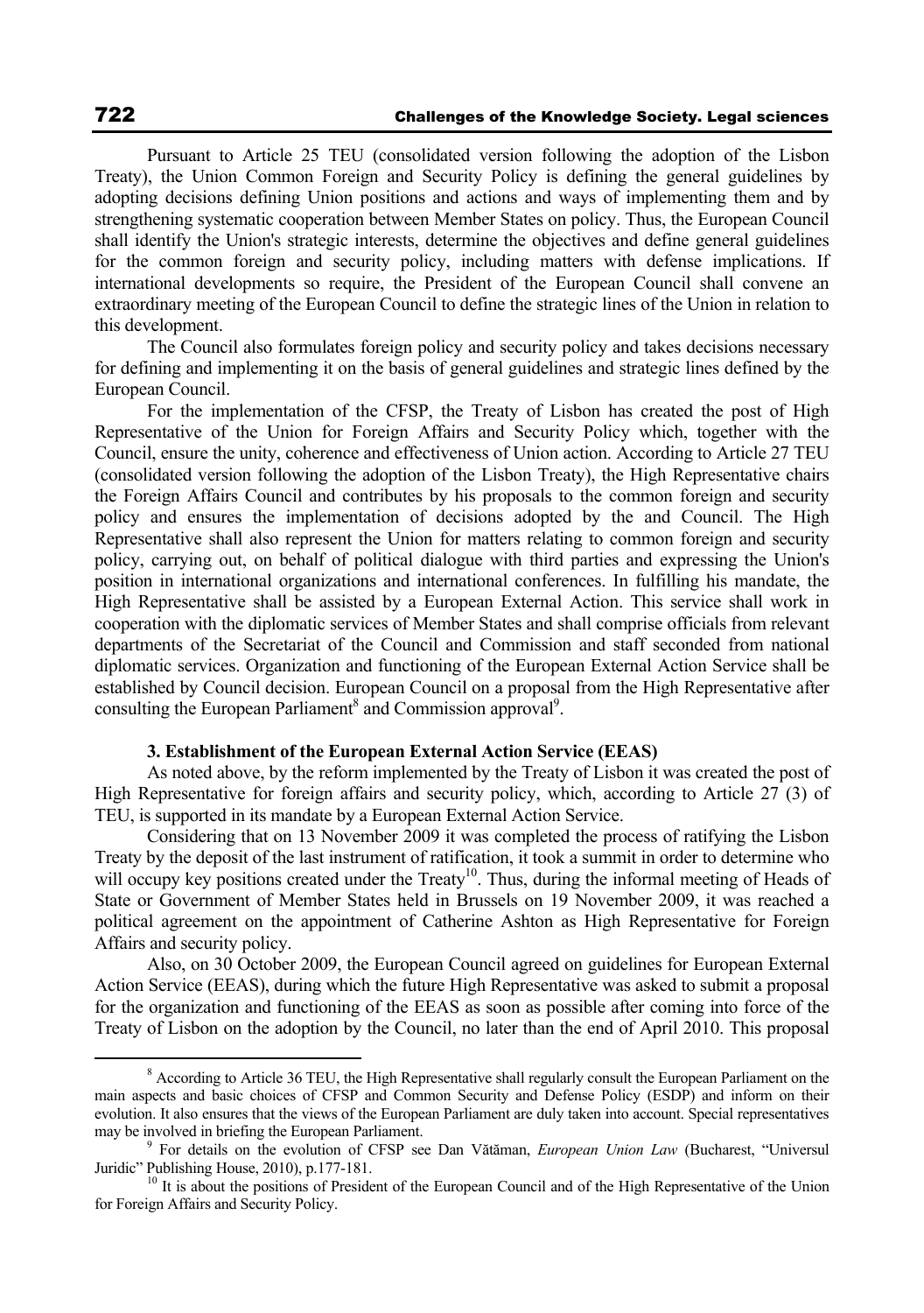was made on 25 March 2010 as a project for a Council Decision on the organization and functioning of the EEAS. The structure was agreed in the General Affairs Council in April 2010 and will consult European Parliament and the European Commission.

On 21 June 2010, there has been a quadripartite meeting between representatives of the Council presidency (represented by Foreign Minister Miguel Moratinos and Spanish Secretary of State Lopez Garrido), the European Commission (represented by Maros Šefčovič, vice president for institutional relations and administration), the High Representative for Foreign and Security Policy - Catherine Ashton, as well as representatives of the European Parliament, who met in Madrid to discuss about the establishment of the European External Action Service. Following discussion, it was a political agreement on the proposal for a Council Decision on the organization and functioning of the European External Action Service and the text of two statements by the High Representative on political responsibility, namely the basic structure of the central government. Based on the agreement, participants pledged to seek approval of package by the institutions they represented, in order to move to adopt provisions concerning the organization and functioning of the EEAS.

During the plenary meeting of 8 July 2010, European Parliament passed the agreement reached by the quadripartite negotiations on the European External Action Service (EEAS). Although European Parliament was only consulted on the establishment and functioning of the European External Action Service, MEP-s negotiated major changes in the initial proposal in March 2010 of Catherine Ashton. Resolution to the Council decision on the organization and functioning of the European External Action was adopted with 549 votes for, 78 against and 17 abstentions<sup>11</sup>.

Having consulted the European Parliament and the European Commission approval on 26 July 2010, the Council adopted Decision 2010/427/EU on the organization and functioning of the European External Action Service  $(EEAS)^{12}$ .

In accordance with Council Decision, the EEAS is placed under the authority of the High Representative of the Union for Foreign Affairs and Security Policy and has its headquarters in Brussels and is a functionally autonomous body of the European Union, separate from the General Secretariat of the Council and from the Commission with the legal capacity necessary to perform its tasks and attain its objectives.<sup>13</sup>

## **4. European External Action Service Tasks**

European External Action Service (EEAS) support the High Representative in exercise of its mandate, particularly as provided in Articles 18 and 27 of the TEU:

- In fulfilling his mandate to lead the Common Foreign and Security Policy (CFSP) of the European Union, including the Common Security and Defense Policy (CSDP) to contribute by his proposals to develop the policy, which he conducted in accordance with the mandate granted by the Council and ensuring the consistency of EU external action;

- In his capacity as chairman of the Foreign Affairs Council, without prejudice to the normal tasks of the General Secretariat of the Council;

- In his capacity as Vice-President, in carrying out within the Commission, the responsibilities incumbent on it in external relations and for coordinating other aspects of the Union's external action, without prejudice to the normal tasks of the Commission services.

<sup>&</sup>lt;sup>11</sup> In the legislative resolution of 8 July 2010 on the draft decision on the organization and functioning of the European External Action Service, the European Parliament invited the Council to notify Parliament if it intended to depart from the text approved, requesting Council to consult Parliament again if you intend to amend the proposal from the High Representative for Foreign Affairs and Security Policy - for details see www.europarl.europa.eu <sup>12</sup> Official Journal of the European Union L 201/30 of 03.08.2010.

<sup>&</sup>lt;sup>13</sup> Article 1 of Council Decision 2010/427/EU.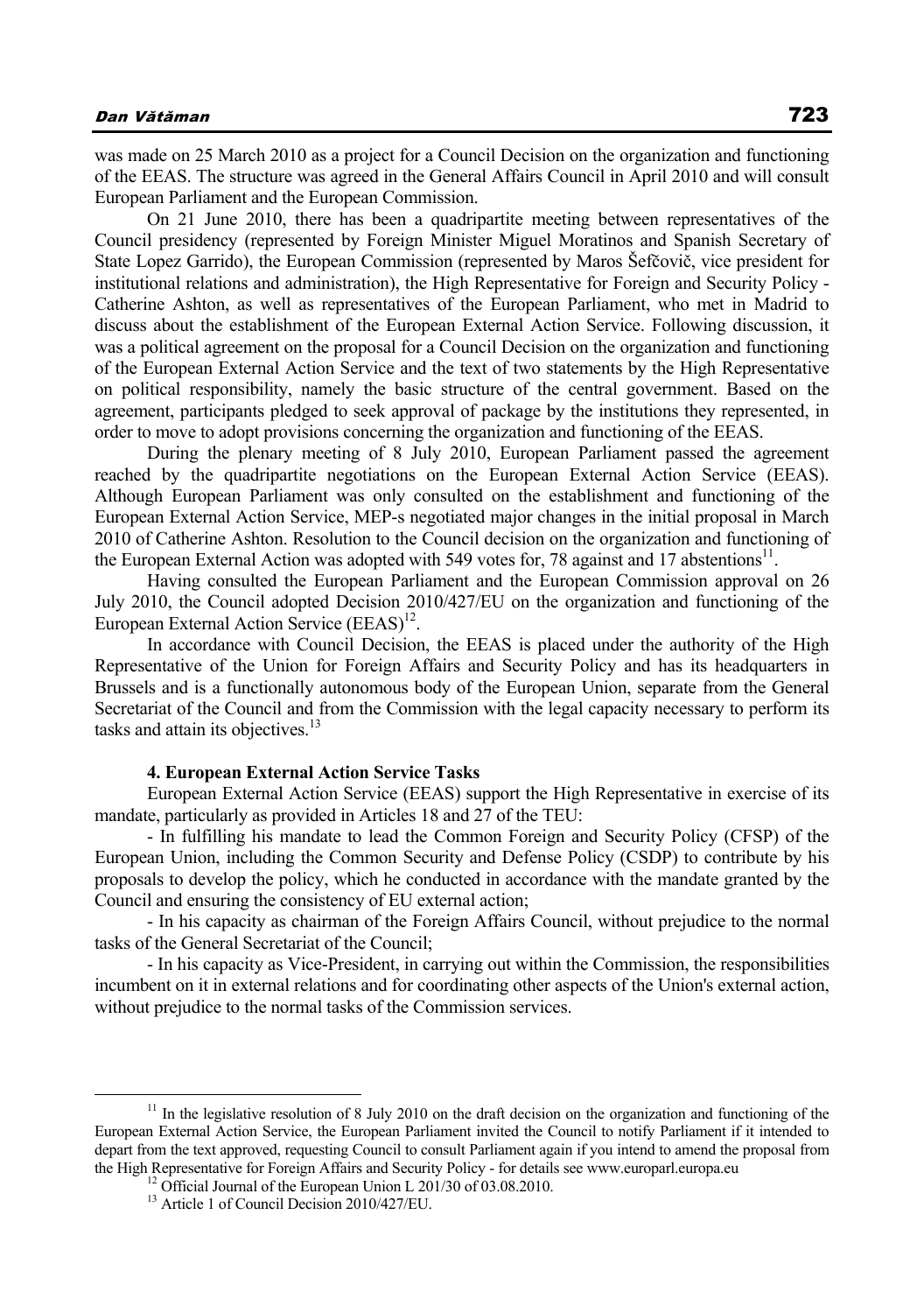The EEAS shall also assist the President of the European Council, the President of the European Commission, and the European Commission in exercising their respective functions in the area of external relations.14

As part of its contribution to EU`s external cooperation programs, the EEAS shall ensure as far as possible that programs meet the objectives of external action as set out in Article 21 TEU, in particular in paragraph (2) (d) thereof, and that they respect the objectives of the Union's development policy in line with Article 208 of the Treaty on the Functioning of the European Union (TFEU). In this context, the EEAS should also promote the fulfillment of the objectives of the European Consensus on Development<sup>15</sup> and the European Consensus on Humanitarian Aid<sup>16</sup>.

## **5. Cooperation of the European External Action Service (EEAS)**

European External Action Service (EEAS) support and cooperate with the diplomatic services of Member States and the Secretariat General of the Council and the services of the Commission to ensure consistency between different areas of EU external action and between those areas and its other EU's policies.

The EEAS and the services of the Commission shall consult on all matters concerning the Union's external action in exercising their respective functions, except for matters covered by CSDP. The EEAS take part in the preparatory work and procedures relating to acts to be prepared by the Commission in this area<sup>17</sup>.

The EEAS may enter into service-level arrangements with relevant services of the General Secretariat of the Council, the Commission, or other offices or interinstitutional bodies of the Union.

The EEAS provides support and cooperate with other EU institutions and bodies, in particular to the European Parliament. Also, the EEAS can receive support and cooperation from these institutions and bodies, including agencies, as appropriate. The internal auditor of the EEAS will cooperate with the Commission's internal auditor to ensure consistency of audit policy, particularly given the responsibility of the Commission on operational costs. In addition, the EEAS cooperate with the European Anti-Fraud Office (OLAF) in accordance with Regulation (EC) no. 1073/1999<sup>18</sup>. In particular, the EEAS should immediately take the necessary decision under that regulation on the terms and conditions for internal investigations. As stated therein, the Member States in accordance with their national institutions as well as provide the necessary support to enable OLAF officials to perform their tasks $^{19}$ .

### **6. Organization of the European External Action Service (EEAS)**

According to the establishing act, the EEAS is composed of a central administration and the Union delegations in third countries and international organizations.

6.1. Central administration of the EEAS

The EEAS is managed by an Executive Secretary General, acting under the authority of the High Representative. The Executive Secretary General shall take all measures necessary to ensure the smooth functioning of the EEAS, including administrative and budgetary management. Executive

<sup>&</sup>lt;sup>14</sup> Dan Vătăman, *Institutions of the European Union* (Bucharest, "Universul Juridic" Publishing House, 2011), p.197.

<sup>&</sup>lt;sup>15</sup> Official Journal of the European Communities C 46/1 of 24.2.2006.

<sup>&</sup>lt;sup>16</sup> Communication from the Commission to the European Parliament and the Council — Towards a European

Consensus on Humanitarian Aid (COM(2007) 317 final). Not published in the Official Journal.<br><sup>17</sup> These provisions are implemented in accordance with Chapter 1 of Title V of the TEU (General provisions on the Union's extern

<sup>&</sup>lt;sup>18</sup> Regulation (EC) No 1073/1999 of the European Parliament and of the Council of 25 May 1999 concerning investigations conducted by the European Anti-Fraud Office (OLAF) - Official Journal of the European Communities L 136/1, 31.5.1999.<br><sup>19</sup> Article 3 (4) of Council Decision 2010/427/EU.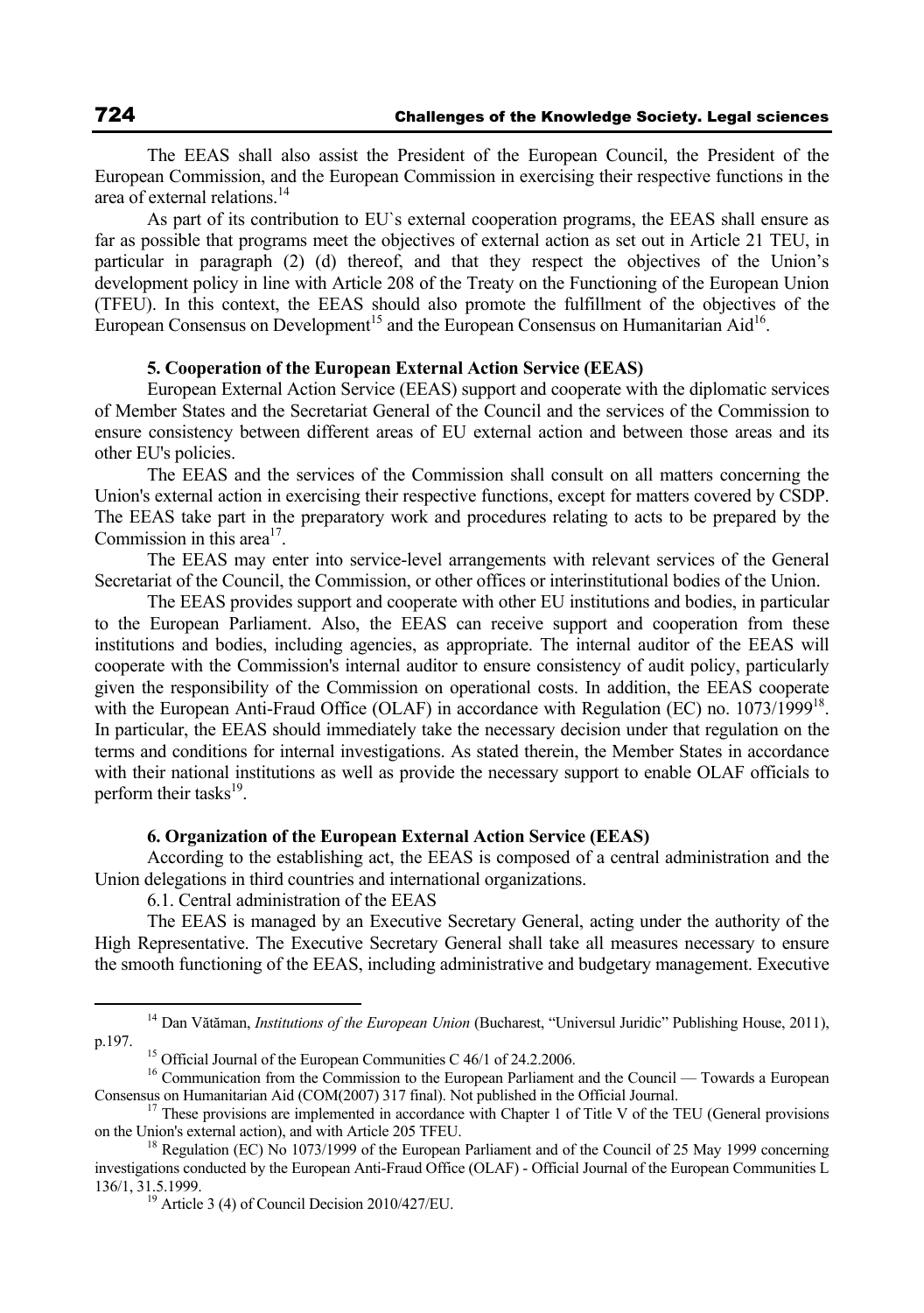Secretary General ensures effective coordination between all departments of the central administration and the Union delegations.

Executive Secretary General is assisted by two Deputy Secretaries General.

Central administration of the EEAS is organized in directorates-general, including in particular:

- Some directorates-general that include geographical desks covering all countries and regions in the world, as well as multilateral and thematic desks. These departments work together, as necessary, with the General Secretariat of the Council and the relevant services of the Commission;

- A directorate-general for the issues of administration, personnel, budget, security and information systems and communications operating within the EEAS, managed by the Executive Secretary General<sup>20</sup>. The High Representative shall appoint, in accordance with customary rules of recruitment, a director general for budgetary and administrative aspects of their tasks under the authority of the High Representative. It will be responsible to the High Representative for the administrative and internal budgetary management of the EEAS;

- The crisis management and planning directorate, the civilian planning and conduct capability, the European Union Military Staff and the European Union Situation Centre, placed under the direct authority and responsibility of the High Representative, and which assist him in the task of conducting the Union's CFSP in accordance with the provisions of the Treaty while respecting, in accordance with Article 40 TEU, the other competences of the Union.

The specific nature of these structures, including features in their functions, and personnel recruitment and status must be respected. The full coordination between all structures of the EEAS is ensured.

The central administration of the EEAS also include:

- a strategic policy planning department;

- a legal department, under the administrative authority of the Executive Secretary General, who works closely with Legal Services of the Council and the Commission;

- departments for interinstitutional relations, information and public diplomacy, internal audit and inspections and personal data protection.

The High Representative shall designate the chairpersons of Council preparatory bodies that are chaired by a representative of the High Representative, including the chair of the Political and Security Committee, in accordance with the detailed arrangements set out in Annex II to Council Decision 2009/908/EU of 1 December 2009 laying down measures for the implementation of the European Council Decision on the exercise of the Presidency of the Council, and on the chairmanship of preparatory bodies of the Council.

The High Representative and the EEAS shall be assisted where necessary by the General Secretariat of the Council and the relevant departments of the Commission. Service-level arrangements may be drawn up to that effect by the EEAS, the General Secretariat of the Council and the relevant Commission departments.<sup>21</sup>

6.2. The European Union's delegations in third countries and at international organizations

The decision to open or close a delegation shall be adopted by the High Representative, in agreement with the Council and the Commission.

 $20$  According to Article 9 (3) of Decision of the High Representative of the Union for Foreign Affairs and Security Policy of 15 June 2011 on the security rules for the European External Action Service (2011/C 304/05), the Executive Secretary-General shall ensure that appropriate physical and organisational measures are in place for the security and safety of staff and visitors, physical assets and information in all EEAS premises. The Executive Secretary-General shall be assisted in this task by the Chief Operating Officer and the EEAS Security Directorate - Official Journal of the European Union C 304/7 of 15.10.2011. 21 Article 4 of Council Decision 2010/427/EU.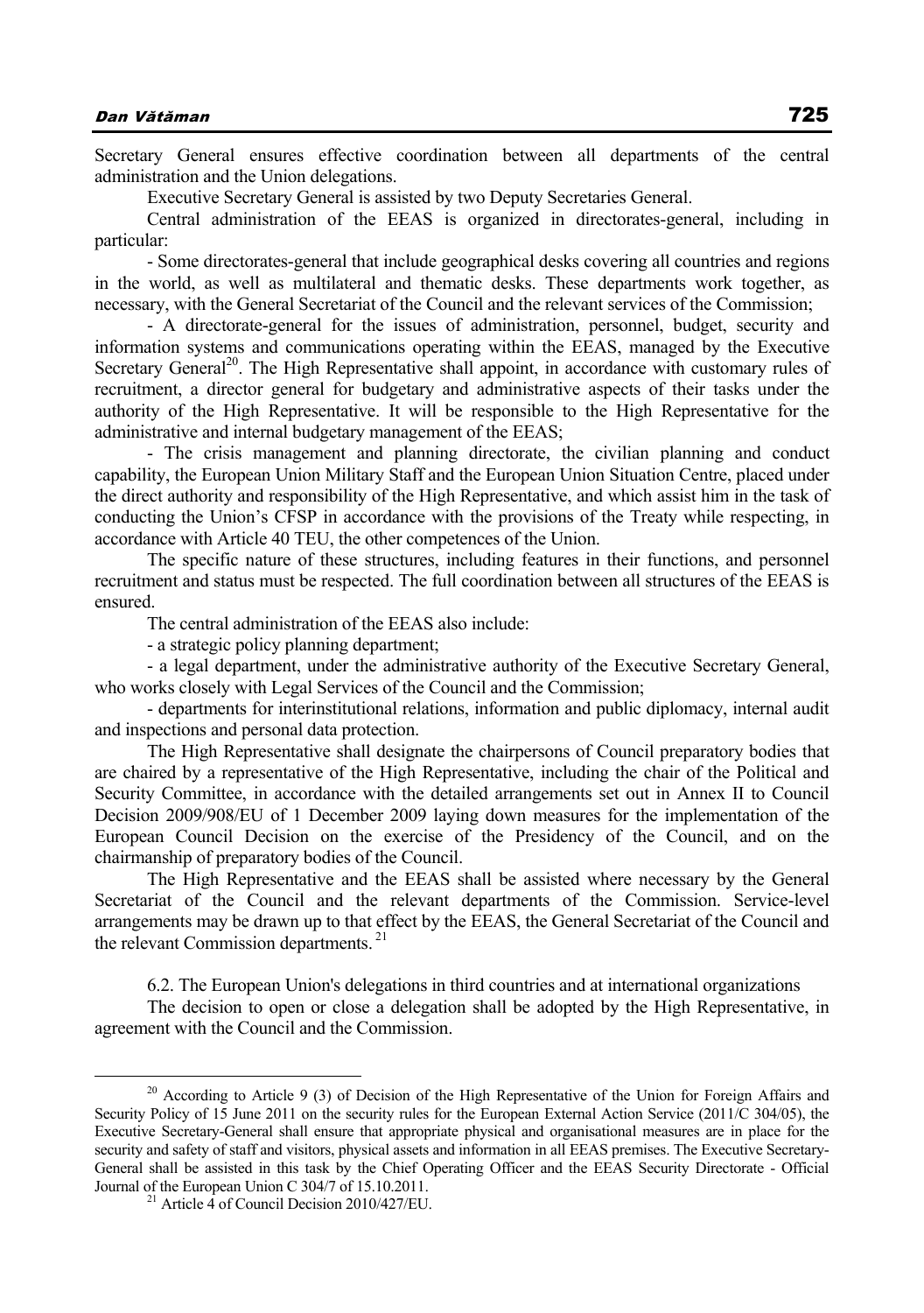Each delegation of the European Union is placed under the authority of a head of delegation. All staff of the delegation, regardless of their status, and overall activity of the delegation is under the authority of the Head of Delegation. He responds to the High Representative for the overall management of the business delegation and ensures coordination of all actions of the European Union.

Personnel of the delegations include the EEAS staff and, when necessary for the implementation of the Union budget and Union policies other than those under the remit of the EEAS, the Commission staff.

Head of Delegation shall receive instructions from the High Representative and the EEAS, and is responsible for their execution.

In areas where the European Commission exercises the powers conferred by the Treaties, it may, in accordance with Article 221 (2) of TFEU to issue instructions to delegations, which are executed under the overall responsibility of the Head of Delegation.

Head of Delegation is running operational credit in connection with Union's projects in the third country concerned, where the Commission has that sub jurisdiction, in accordance with Financial Regulation.

The operation of each delegation is periodically evaluated by the Executive Secretary General of the EEAS, evaluation includes financial and administrative audits. To this end, Executive Secretary of the EEAS may request assistance in this regard from the relevant Commission departments. In addition to internal measures taken by the EEAS, OLAF shall exercise the powers, especially by adopting the anti-fraud measures in accordance with Regulation (EC) no.  $1073/1999^{22}$ .

High Representative concluded the necessary agreements with the host country, the international organization or the third country. In particular, the High Representative takes appropriate steps to ensure that host countries grant Union delegations, their staff and their property, privileges and immunities equivalent to those specified in the Vienna Convention on Diplomatic Relations of 18 April 1961.

Union delegations have the capacity to respond to the needs of other institutions of the European Union, in particular the European Parliament, in their contacts with the international organizations or third countries to which the delegations are accredited.

The Head of Delegation have the power to represent the European Union in the country where the delegation is accredited, in particular for the conclusion of contracts, and as a party to legal proceedings.

The Union delegations work in close cooperation and share information with the diplomatic services of the Member States.

The Union delegations, acting in accordance with the third paragraph of Article 35 TEU, and upon request by Member States, support the Member States in their diplomatic relations and in their role of providing consular protection to citizens of the Union in third countries on a resource-neutral basis.23

## 6.3. The staff of the EEAS

The EEAS staff is composed by officials and other servants of the European Union, including personnel from the diplomatic services of the Member States appointed as temporary agents.

If necessary, the EEAS may, in special cases, have recourse to a limited number of specialised seconded national experts. In this case, the High Representative shall adopt rules, equivalent to those laid down in Council Decision 2003/479/EC of 16 June 2003 concerning the rules applicable to

<sup>&</sup>lt;sup>22</sup> Regulation (EC) No 1073/1999 of the European Parliament and of the Council of 25 May 1999 concerning investigations conducted by the European Anti-Fraud Office (OLAF). 23 Article 5 of Council Decision 2010/427/EU.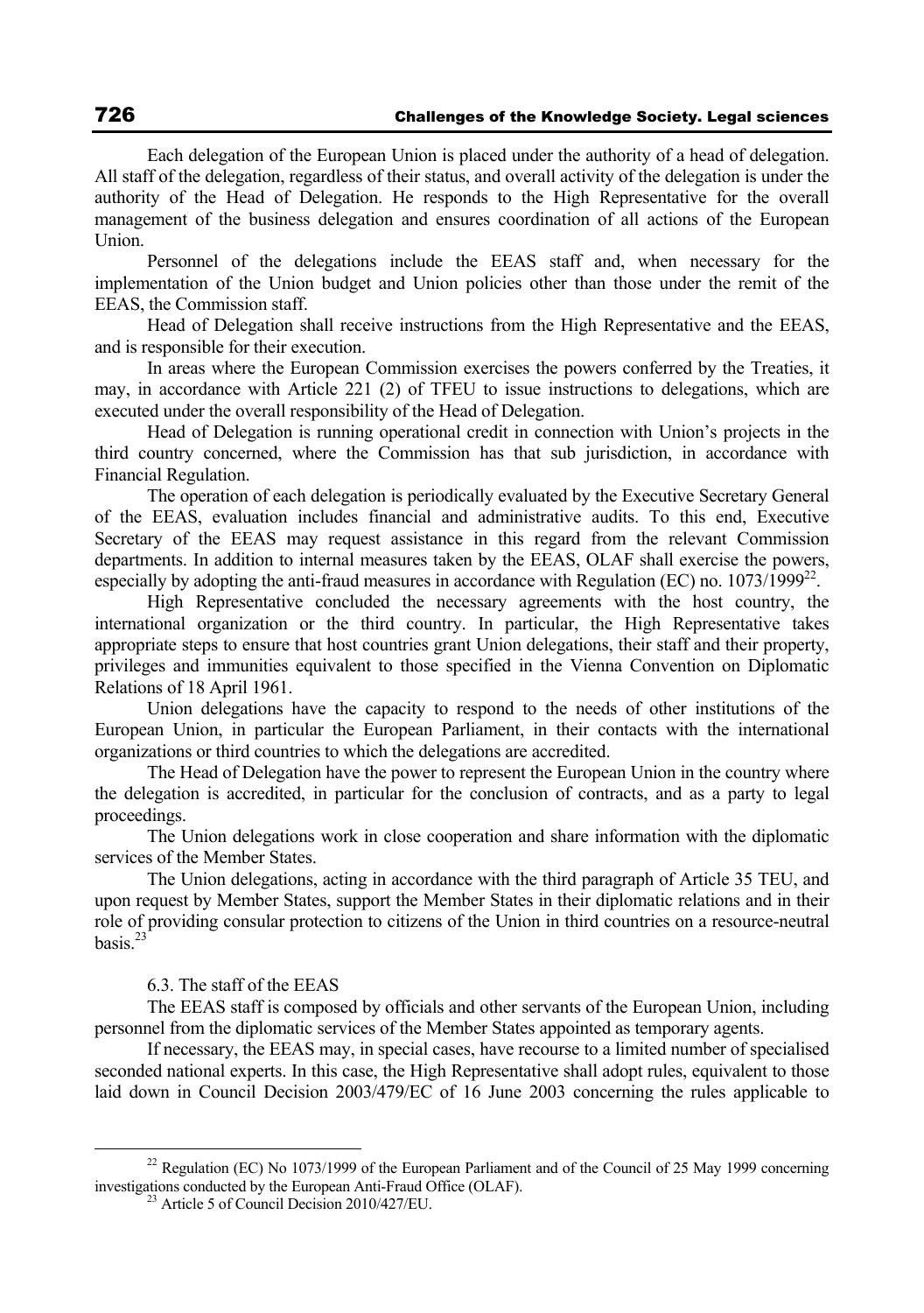national experts and military staff on secondment to the General Secretariat of the Council<sup>24</sup>, under which the specialised seconded national experts are put at the disposal of the EEAS in order to provide specialised expertise $^{25}$ .

EEAS staff perform their duties and conduct solely in view the interests of the Union. They neither seek nor accept instructions from any government, authority, organization or person outside the EEAS or any other body or person other than the High Representative. In accordance with Article 11, second paragraph of Staff Regulations, EEAS staff can not accept any payment from any source other than the EEAS.

The powers conferred on the appointing authority by the Staff Regulations and the authority empowered to conclude contracts by the CEOS (Conditions of Employment of Other Servants)<sup>26</sup> shall be exercised by the High Representative, who may delegate these powers inside the EEAS.

Recruitment to the EEAS takes place according on merit and ensuring adequate geographical and gender balance. The staff of the EEAS comprise a meaningful presence of nationals from all the Member States.

Officials of the European Union and temporary agents coming from the diplomatic services of the Member States have the same rights and obligations and are treated equally, in particular as concerns their eligibility to assume all positions under equivalent conditions. There is no distinction between temporary agents coming from national diplomatic services and officials of the European Union as regards the assignment of duties to perform in all areas of activities and policies implemented by the EEAS. In accordance with the provisions of the Financial Regulation, the Member States shall support the Union in the enforcement of financial liabilities of EEAS temporary agents coming from the Member States' diplomatic services which result from a liability under Article 66 of the Financial Regulation.

High Representative establish the selection procedures for EEAS staff which is carried out through a transparent procedure based on merit, with the aim to provide a personal service with the highest degree of skill, efficiency and integrity, while ensuring a geographical balance and appropriate for men and women and a significant presence of nationals of all Member States in the EEAS. Representatives of Member States, the General Secretariat of the Council and of the Commission are involved in recruitment procedure for vacant posts in the EEAS.

When the EEAS has reached its full capacity, staff from Member States should represent at least one third of all EEAS staff at AD level. Likewise, permanent officials of the European Union should represent at least 60 % of all EEAS staff at AD level, including staff coming from the diplomatic services of the Member States who have become permanent officials of the European Union in accordance with the provisions of the Staff Regulations. Each year, the High Representative shall present a report to the European Parliament and the Council on the occupation of posts in the EEAS. In principle, all EEAS staff shall periodically serve in Union delegations. The High Representative shall establish rules to that effect.

In accordance with the applicable provisions of its national law, each Member State shall provide its officials who have become temporary agents in the EEAS with a guarantee of immediate

 <sup>24</sup> Official Journal of the European Union L 160/72 of 28.6.2003.

<sup>&</sup>lt;sup>25</sup> According to Article 2 (1) of Decision of the High Representative of the Union for Foreign Affairs and Security Policy of 23 March 2011 establishing the rules applicable to National Experts Seconded to the European External Action Service (2012/C 12/04), the period of secondment may not be less than six months nor exceed two years and may be renewed successively up to a total period not exceeding four years. Exceptionally, at the request of the relevant Managing Director or equivalent, and where the interests of the service warrant it, the Human Resources Department may authorise one or more extensions of the secondment for a maximum of two more years at the end of the four-year period – Official Journal of the European Union C 12/8 of 14.1.2012.<br><sup>26</sup> Regulation No 31 (EEC), 11 (EAEC), laying down the Staff Regulations of Officials and the Conditions of

Employment of Other Servants of the European Economic Community and the European Atomic Energy Community (OJ 45, 14.6.1962, p. 1387/62. English special edition: Series I Chapter 1959-1962 p. 135).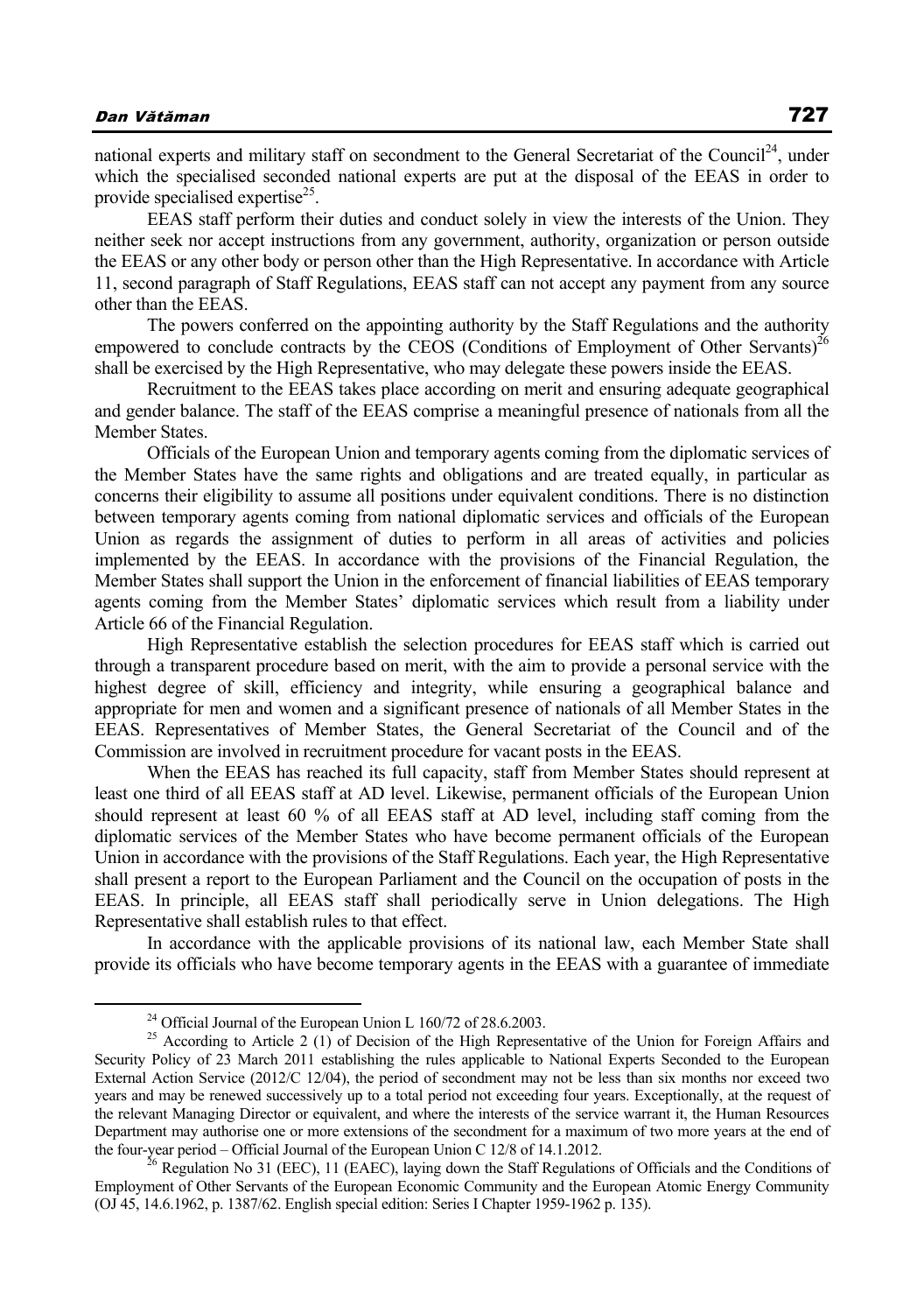reinstatement at the end of their period of service to the EEAS. This period of service, in accordance with the provisions of Article 50b of the CEOS (Conditions of Employment of Other Servants), the period of service may not exceed eight years, unless, it is extended for a maximum period of two years in exceptional circumstances and in the interest of the service.

Officials of the European Union serving in the EEAS shall have the right to apply for posts in their institution of origin on the same terms as internal applicants.

Measures are taken in order to provide EEAS staff with adequate common training, building in particular on existing practices and structures at national and European Union level.<sup>27</sup>

From 1 January 2011, a number of relevant departments and functions within the General Secretariat of the Council and of the Commission were transferred to the EEAS. Officials and temporary staff positions in these departments who had these functions were transferred to the EEAS. This provision is applied *mutatis mutandis* to local staff and contract employees in such departments and holding such functions. Specialized national experts (SNE) who were operating in those departments or functions in question had also been transferred to the EEAS with the agreement of the authorities of the originating Member State.

6.4. Access to documents, archives and data protection of EEAS

The EEAS applies the rules laid down in Regulation (EC) no. 1049/2001 of the European Parliament and the Council of 30 May 2001 regarding public access to European Parliament, Council and Commission documents.28

The relevant archives of the departments transferred from the General Secretariat of the Council and the Commission were also transferred to the EEAS and, therefore, they are organized by the Executive Secretary General of the EEAS.

According to Article 11 (3) of Council Decision 2010/427/EU, the EEAS protect individuals with regard to the processing of their personal data in accordance with the rules laid down in Regulation (EC) No 45/2001 of the European Parliament and of the Council of 18 December 2000 on the protection of individuals with regard to the processing of personal data by the Community institutions and bodies and on the free movement of such data<sup>29</sup>. The High Representative shall decide on the implementing rules for the EEAS.<sup>30</sup>

## **7. Conclusions**

Until recently, the EU's institutional system included numerous posts that prevented the Union to represent a single voice in external relations. Legend says that three decades ago, Henry Kissinger, U.S. Secretary of State at the time, would have asked the following question: *"Who should I call if I want to talk to Europe?"* Although the American diplomat denied the authenticity of the moment, it remained as a landmark in transatlantic relations, reason for which today we can formulate an answer to this question.

Thus, the reforms implemented by the Treaty of Lisbon created the position of President of the European Council, chairing its work towards facilitating consensus among Member States, ensuring dialogue with other European institutions and representing the Union externally, without prejudice to the powers of another newly created position, that of High Representative for Foreign and Security Policy.

High Representative for Foreign Affairs and Security Policy, who is at the same time one of the vice chairs of the Commission and presides the External Relations Council's work, represents the Union for matters relating to common foreign and security policy, carrying out, on behalf of political

<sup>&</sup>lt;sup>27</sup> Article 6 of Council Decision 2010/427/EU.

<sup>28</sup> Official Journal of the European Union L 145/43 of 31.05.2001

<sup>&</sup>lt;sup>29</sup> Official Journal of the European Union L 8/1 of 12.01.2001

<sup>&</sup>lt;sup>30</sup> For details on the European External Action Service activities see http://eeas.europa.eu